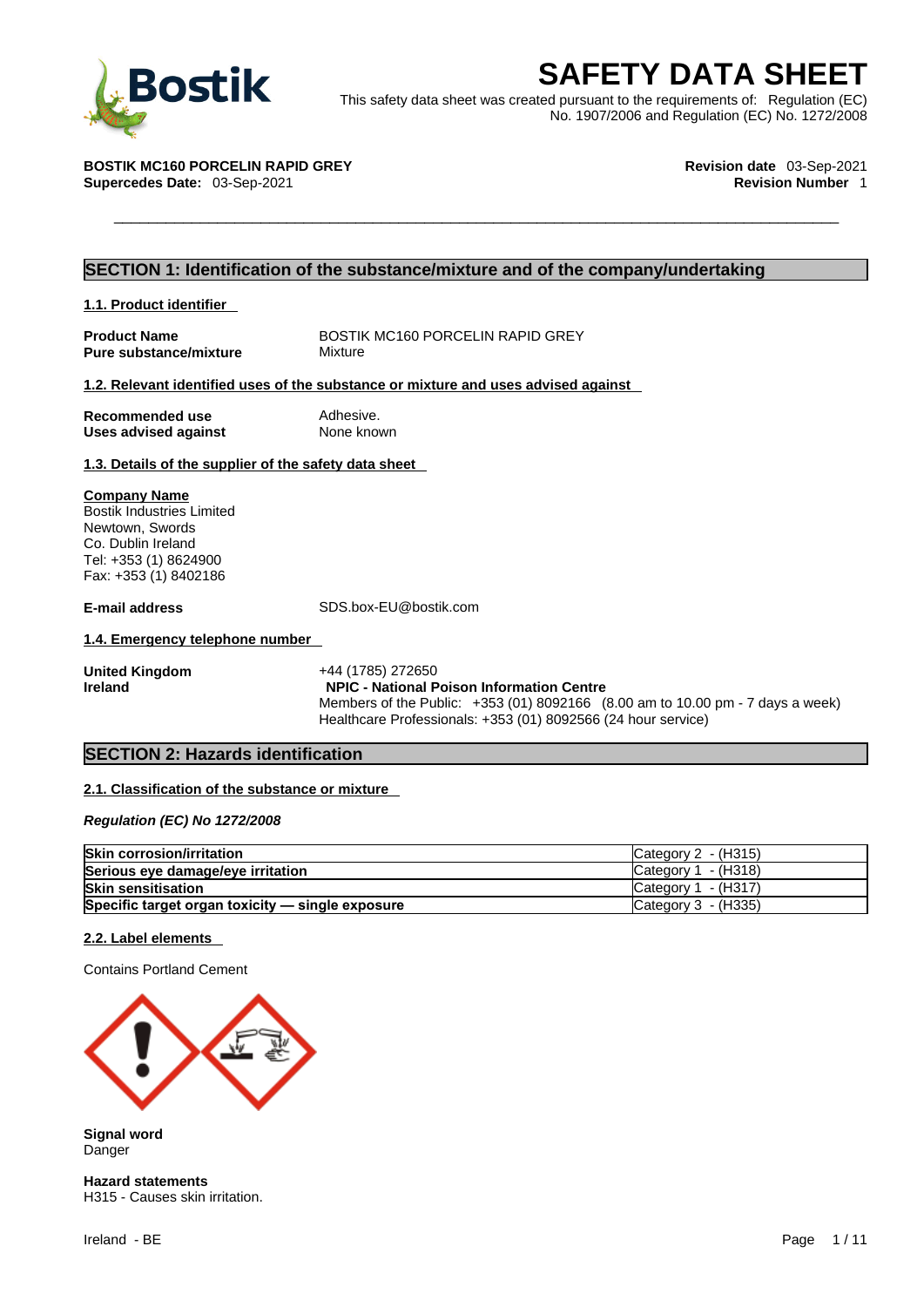**Supercedes Date:** 03-Sep-2021 **Revision Number** 1

#### H317 - May cause an allergic skin reaction.

H318 - Causes serious eye damage.

H335 - May cause respiratory irritation.

#### **Precautionary Statements - EU (§28, 1272/2008)**

P102 - Keep out of reach of children P280 - Wear protective gloves and eye/face protection

P260 - Do not breathe dust

P302 + P352 - IF ON SKIN: Wash with plenty of water and soap

P305 + P351 + P338 - IF IN EYES: Rinse cautiously with water for several minutes. Remove contact lenses, if present and easy to do. Continue rinsing

P402 + P404 - Store in a dry place. Store in a closed container

P501 - Dispose of contents/ container to an approved waste disposal plant

#### **Additional information**

Cement product for which the amount of chromium VI was decreased to  $< 0.0002$  % by a reduction agent (related to the total dry weight).

#### **2.3. Other hazards**

When cement reacts with water a strong alkaline solution is produced. Prolonged contact with wet cement or wet concrete may cause serious burns because they develop without pain being felt e.g. when kneeling in wet cement even when wearing trousers. Frequent inhalation of large quantities of cement dust over a long period of time increases the risk of developing lung disease. Product dust may be irritating to eyes, skin and respiratory system. Repeated exposure may cause skin dryness or cracking.

#### **PBT & vPvB**

This mixture contains no substance considered to be persistent, bioaccumulating or toxic (PBT). This mixture contains no substance considered to be very persistent nor very bioaccumulating (vPvB).

#### **SECTION 3: Composition/information on ingredients**

#### **3.1 Substances**

Not applicable

#### **3.2 Mixtures**

| <b>Chemical name</b>   | <b>EC No</b> | <b>CAS No</b> | Weight-%   | <b>Classification</b><br>according to<br><b>Regulation (EC)</b><br>No. 1272/2008<br>[CLP]        | <b>Specific</b><br>concentration limit<br>(SCL) | <b>REACH</b><br>registration<br>number |
|------------------------|--------------|---------------|------------|--------------------------------------------------------------------------------------------------|-------------------------------------------------|----------------------------------------|
| Quartz                 | 238-878-4    | 14808-60-7    | $40 - 80$  | Λ                                                                                                |                                                 | [4]                                    |
| <b>Portland Cement</b> | 266-043-4    | 65997-15-1    | $>25 - 40$ | STOT SE 3<br>(H335)<br>Skin Irrit, 2<br>(H315)<br>Eye Dam. 1<br>(H318)<br>Skin Sens, 1<br>(H317) |                                                 | [5]                                    |

NOTE [4] - This substance is exempted from registration according to the provisions of Article 2(7)(a) and Annex IV of REACH NOTE [5] - This substance is exempted from registration according to the provisions of Article 2(7)(a) and Annex V of REACH

#### **Full text of H- and EUH-phrases: see section 16**

Note:  $\wedge$  indicates not classified, however, the substance is listed in section 3 as it has an OEL

This product does not contain candidate substances of very high concern at a concentration >=0.1% (Regulation (EC) No. 1907/2006 (REACH), Article 59)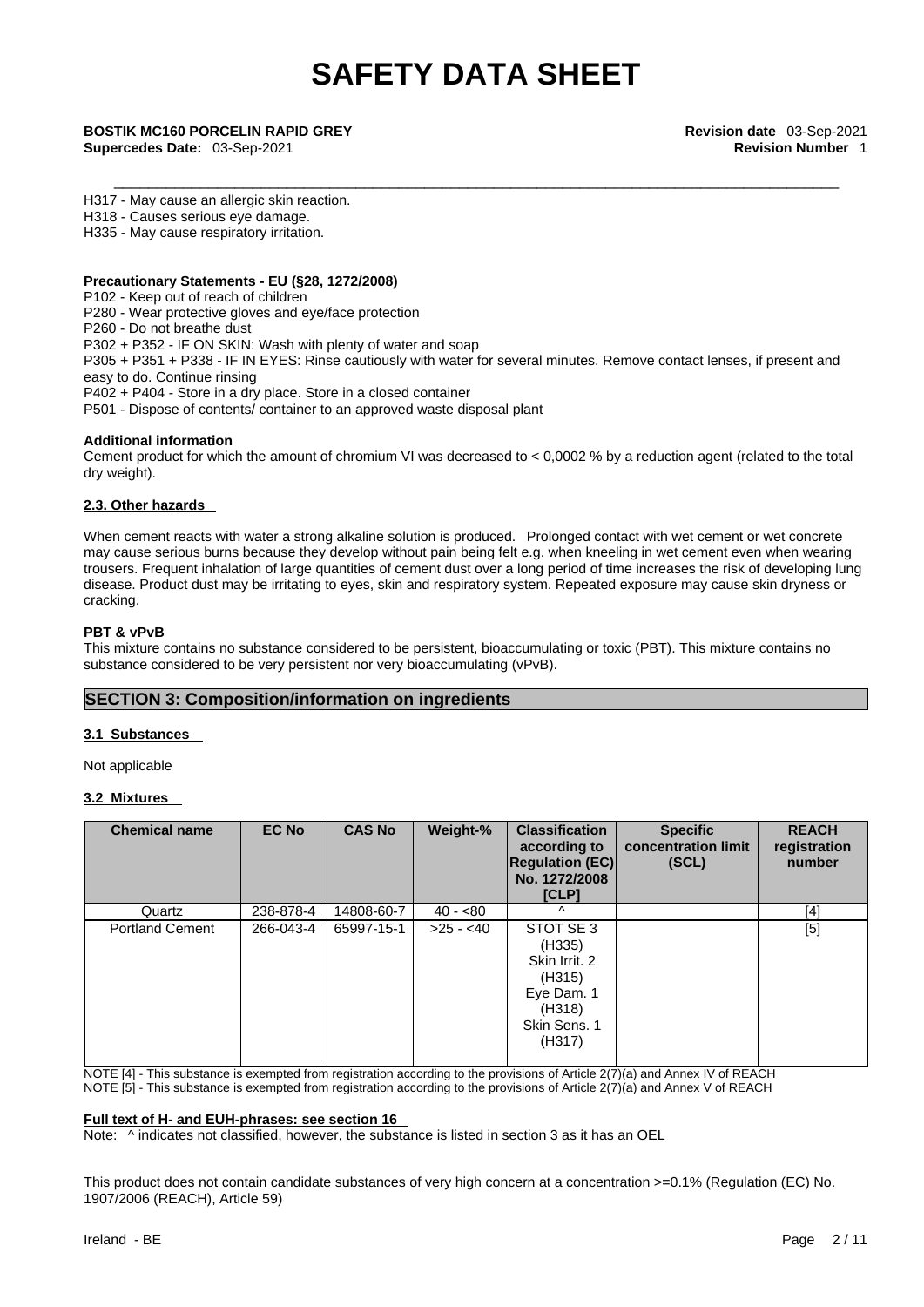**Supercedes Date: 03-Sep-2021** 

| <b>SECTION 4: First aid measures</b>                              |                                                                                                                                                                                                                                                                                                                                                                                                                                                      |
|-------------------------------------------------------------------|------------------------------------------------------------------------------------------------------------------------------------------------------------------------------------------------------------------------------------------------------------------------------------------------------------------------------------------------------------------------------------------------------------------------------------------------------|
| 4.1. Description of first aid measures                            |                                                                                                                                                                                                                                                                                                                                                                                                                                                      |
| <b>General advice</b>                                             | If medical advice is needed, have product container or label at hand.                                                                                                                                                                                                                                                                                                                                                                                |
| <b>Inhalation</b>                                                 | Remove to fresh air. Get medical attention immediately if symptoms occur. IF exposed<br>or concerned: Get medical advice/attention.                                                                                                                                                                                                                                                                                                                  |
| Eye contact                                                       | Do not rub affected area. Immediately flush with plenty of water. After initial flushing,<br>remove any contact lenses and continue flushing for at least 15 minutes. Consult an<br>ophthalmologist.                                                                                                                                                                                                                                                 |
| <b>Skin contact</b>                                               | Brush off loose particles from skin. Remove material from skin immediately. Take off<br>contaminated clothing and wash it before reuse.                                                                                                                                                                                                                                                                                                              |
| Ingestion                                                         | Rinse mouth. Never give anything by mouth to an unconscious person. Do NOT induce<br>vomiting. Call a doctor.                                                                                                                                                                                                                                                                                                                                        |
| Self-protection of the first aider                                | Avoid contact with skin, eyes or clothing. Wear personal protective clothing (see section<br>8).                                                                                                                                                                                                                                                                                                                                                     |
| 4.2. Most important symptoms and effects, both acute and delayed  |                                                                                                                                                                                                                                                                                                                                                                                                                                                      |
| <b>Symptoms</b>                                                   | Burning sensation. Itching. Rashes. Hives. Causes serious eye damage. Irritating to<br>skin. Inhalation of dust in high concentration may cause irritation of respiratory system.<br>When cement reacts with water a strong alkaline solution is produced. Prolonged<br>contact with wet cement or wet concrete may cause serious burns because they develop<br>without pain being felt e.g. when kneeling in wet cement even when wearing trousers. |
|                                                                   | 4.3. Indication of any immediate medical attention and special treatment needed                                                                                                                                                                                                                                                                                                                                                                      |
| <b>Note to doctors</b>                                            | May cause sensitisation in susceptible persons. Treat symptomatically.                                                                                                                                                                                                                                                                                                                                                                               |
| <b>SECTION 5: Firefighting measures</b>                           |                                                                                                                                                                                                                                                                                                                                                                                                                                                      |
| 5.1. Extinguishing media                                          |                                                                                                                                                                                                                                                                                                                                                                                                                                                      |
| <b>Suitable Extinguishing Media</b>                               | Use extinguishing measures that are appropriate to local circumstances and the<br>surrounding environment.                                                                                                                                                                                                                                                                                                                                           |
| Unsuitable extinguishing media                                    | No information available.                                                                                                                                                                                                                                                                                                                                                                                                                            |
| 5.2. Special hazards arising from the substance or mixture        |                                                                                                                                                                                                                                                                                                                                                                                                                                                      |
| Specific hazards arising from the<br>chemical                     | Product is or contains a sensitiser. May cause sensitisation by skin contact.                                                                                                                                                                                                                                                                                                                                                                        |
| <b>Hazardous combustion products</b>                              | Silicon dioxide.                                                                                                                                                                                                                                                                                                                                                                                                                                     |
| 5.3. Advice for firefighters                                      |                                                                                                                                                                                                                                                                                                                                                                                                                                                      |
| Special protective equipment and<br>precautions for fire-fighters | Firefighters should wear self-contained breathing apparatus and full firefighting turnout<br>gear. Use personal protection equipment.                                                                                                                                                                                                                                                                                                                |

## **SECTION 6: Accidental release measures**

**6.1. Personal precautions, protective equipment and emergency procedures**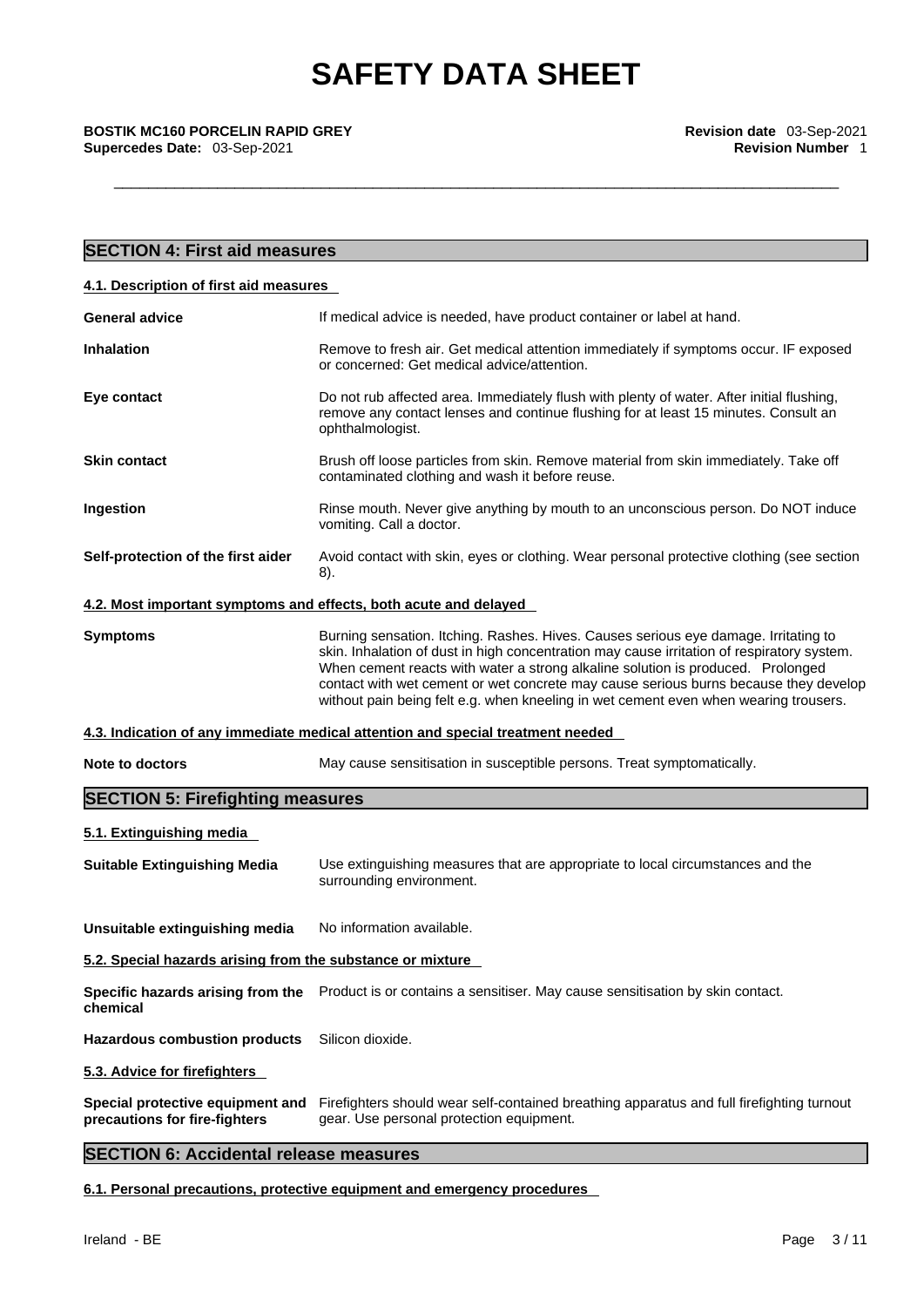| <b>Personal precautions</b>                               | Avoid generation of dust. Do not get in eyes, on skin, or on clothing. Use personal<br>protective equipment as required.                                                                                                                                     |
|-----------------------------------------------------------|--------------------------------------------------------------------------------------------------------------------------------------------------------------------------------------------------------------------------------------------------------------|
| <b>Other information</b>                                  | Refer to protective measures listed in Sections 7 and 8.                                                                                                                                                                                                     |
| For emergency responders                                  | Use personal protection recommended in Section 8.                                                                                                                                                                                                            |
| 6.2. Environmental precautions                            |                                                                                                                                                                                                                                                              |
| <b>Environmental precautions</b>                          | Prevent product from entering drains. Do not allow to enter into soil/subsoil.                                                                                                                                                                               |
| 6.3. Methods and material for containment and cleaning up |                                                                                                                                                                                                                                                              |
| <b>Methods for containment</b>                            | Cover powder spill with plastic sheet or tarp to minimise spreading and keep powder dry.<br>Prevent dust cloud.                                                                                                                                              |
| Methods for cleaning up                                   | Do not dry sweep dust. Wet dust with water before sweeping or use a vacuum to collect<br>dust. Use appropriate personal protective equipment (PPE). Carefully shovel or sweep<br>up spilled material and place in suitable container. Avoid generating dust. |
| Prevention of secondary hazards                           | Clean contaminated objects and areas thoroughly observing environmental regulations.                                                                                                                                                                         |
| 6.4. Reference to other sections                          |                                                                                                                                                                                                                                                              |
| Reference to other sections                               | See section 8 for more information. See section 13 for more information.                                                                                                                                                                                     |

## **SECTION 7: Handling and storage**

#### **7.1. Precautions for safe handling**

| Advice on safe handling                                           | Ensure adequate ventilation. Avoid generation of dust. Avoid contact with skin, eyes or<br>clothing. Use personal protection equipment. Take off contaminated clothing and wash it<br>before reuse.                          |
|-------------------------------------------------------------------|------------------------------------------------------------------------------------------------------------------------------------------------------------------------------------------------------------------------------|
| General hygiene considerations                                    | Avoid contact with skin, eyes or clothing. Wear suitable gloves and eye/face protection.<br>Do not eat, drink or smoke when using this product.                                                                              |
| 7.2. Conditions for safe storage, including any incompatibilities |                                                                                                                                                                                                                              |
| <b>Storage Conditions</b>                                         | Keep containers tightly closed in a dry, cool and well-ventilated place. Store locked up.<br>Keep out of the reach of children. Keep the packing dry and well sealed to prevent<br>contamination and absorption of humidity. |
| 7.3. Specific end use(s)                                          |                                                                                                                                                                                                                              |
| Specific use(s)<br>Adhesive.                                      |                                                                                                                                                                                                                              |
|                                                                   | Risk Management Methods (RMM) The information required is contained in this Safety Data Sheet.                                                                                                                               |
| <b>Other information</b>                                          | Observe technical data sheet.                                                                                                                                                                                                |
|                                                                   |                                                                                                                                                                                                                              |

## **SECTION 8: Exposure controls/personal protection**

## **8.1. Control parameters**

#### **Exposure Limits**

| <b>Chemical name</b>   | <b>European Union</b>     | <b>Ireland</b>                | <b>United Kingdom</b>     |
|------------------------|---------------------------|-------------------------------|---------------------------|
| Quartz                 | TWA: $0.1 \text{ mg/m}^3$ | TWA: $0.1 \text{ mg/m}^3$     | TWA: $0.1 \text{ mg/m}^3$ |
| 14808-60-7             |                           | $STEL: 0.3$ mg/m <sup>3</sup> |                           |
| <b>Portland Cement</b> |                           | TWA: 1 $mq/m3$                | TWA: $10 \text{ mg/m}^3$  |
| 65997-15-1             |                           | STEL: 3 ma/m <sup>3</sup>     | TWA: $4 \text{ ma/m}^3$   |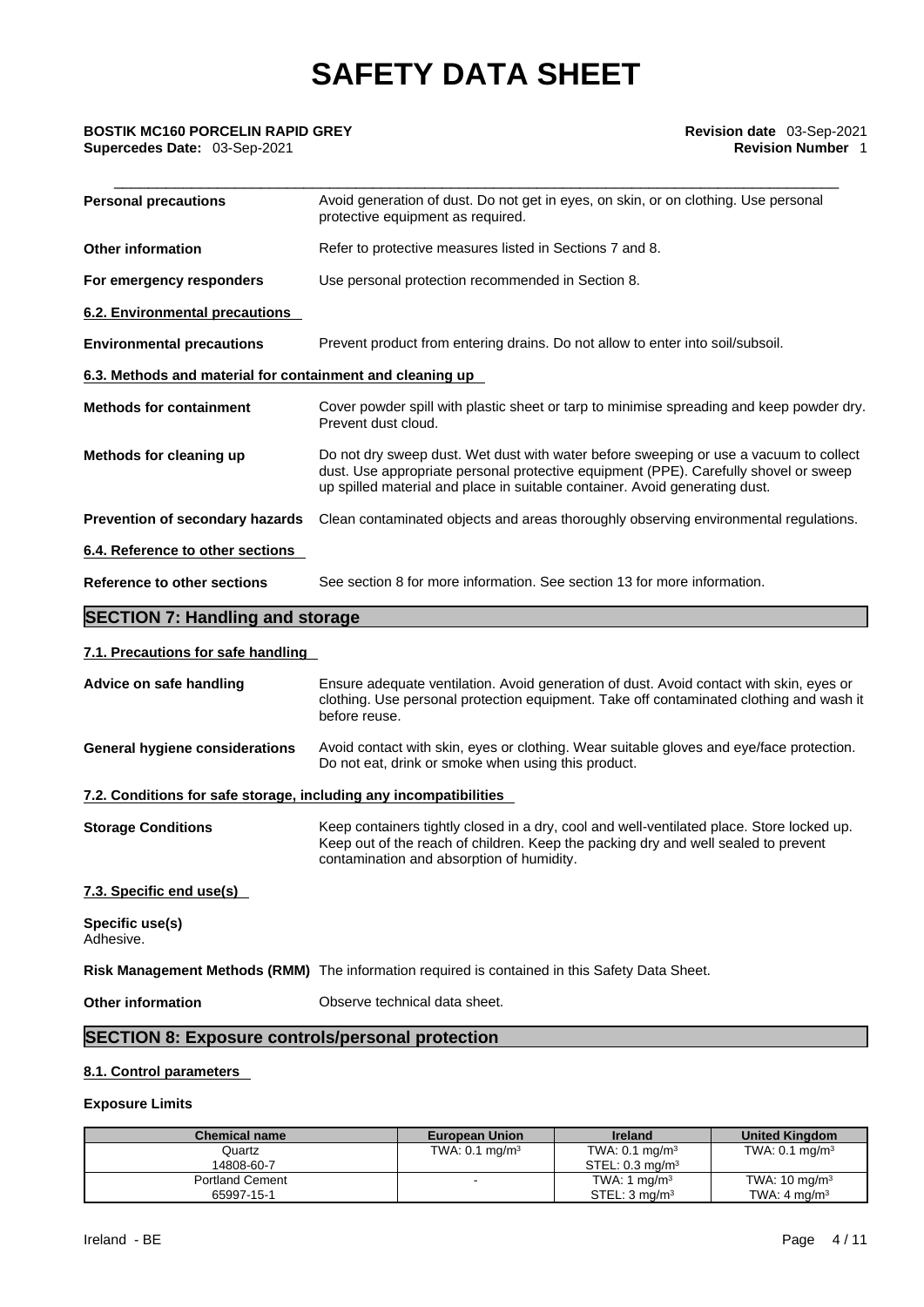## **Supercedes Date:** 03-Sep-2021 **Revision Number 1**

| <b>BOSTIK MC160 PORCELIN RAPID GREY</b><br>Supercedes Date: 03-Sep-2021 |  | Revision date 03-Sep-2021<br><b>Revision Number 1</b> |                                                                                                               |  |
|-------------------------------------------------------------------------|--|-------------------------------------------------------|---------------------------------------------------------------------------------------------------------------|--|
|                                                                         |  |                                                       | STEL: $30 \text{ mg/m}^3$<br>STEL: $12 \text{ mg/m}^3$                                                        |  |
| Dust<br>RR-12364-8                                                      |  | TWA: $10 \text{ mg/m}^3$<br>TWA: $4 \text{ mg/m}^3$   | TWA: $10 \text{ mg/m}^3$<br>TWA: $4 \text{ mg/m}^3$<br>STEL: $30 \text{ mg/m}^3$<br>STEL: $12 \text{ mg/m}^3$ |  |

**Derived No Effect Level (DNEL)** No information available

**Predicted No Effect Concentration** No information available. **(PNEC)** 

#### **8.2. Exposure controls**

| <b>Engineering controls</b>   | Ensure adequate ventilation, especially in confined areas. Ensure that enough fresh air<br>is supplied to dilute and remove dusts, fumes or vapours. Between 5 and 15 air changes<br>per hour are recommended, with a through draught.                                                                                                                                                                                                                                                |
|-------------------------------|---------------------------------------------------------------------------------------------------------------------------------------------------------------------------------------------------------------------------------------------------------------------------------------------------------------------------------------------------------------------------------------------------------------------------------------------------------------------------------------|
| Personal protective equipment |                                                                                                                                                                                                                                                                                                                                                                                                                                                                                       |
| <b>Eye/face protection</b>    | Tight sealing safety goggles. Face protection shield. Wear safety glasses with side<br>shields (or goggles).                                                                                                                                                                                                                                                                                                                                                                          |
| <b>Hand protection</b>        | For operations where prolonged or repeated skin contact may occur, impervious gloves<br>should be worn. Gloves made of plastic or rubber. Ensure that the breakthrough time of<br>the glove material is not exceeded. Refer to glove supplier for information on<br>breakthrough time for specific gloves. Gloves should be replaced regularly and if there is<br>any sign of damage to the glove material. Gloves must conform to standard EN 374<br>Break through time >480 minutes |
| Skin and body protection      | Suitable protective clothing: Apron, Gloves made of plastic or rubber. Wear appropriate<br>personal protective clothing to prevent skin contact. Avoid contact with skin, eyes or<br>clothing.                                                                                                                                                                                                                                                                                        |
| <b>Respiratory protection</b> | No protective equipment is needed under normal use conditions. If exposure limits are<br>exceeded or irritation is experienced, ventilation and evacuation may be required. Avoid<br>generation of dust. Possible nuisance dust.                                                                                                                                                                                                                                                      |
| Recommended filter type:      | black. Wear a respirator conforming to EN 140 with Type P2/P3 filter or better.                                                                                                                                                                                                                                                                                                                                                                                                       |
|                               |                                                                                                                                                                                                                                                                                                                                                                                                                                                                                       |

**Environmental exposure controls** Do not allow into any sewer, on the ground or into any body of water.

## **SECTION 9: Physical and chemical properties**

#### **9.1. Information on basic physical and chemical properties**

| <b>Physical state</b><br>Appearance<br>Colour<br>Odour<br><b>Odour threshold</b> | Solid<br>Powder<br>Grey<br>Odourless<br>No information available |                  |
|----------------------------------------------------------------------------------|------------------------------------------------------------------|------------------|
| <b>Property</b>                                                                  | <b>Values</b>                                                    | Remarks • Method |
| рH                                                                               | No data available                                                |                  |
| pH (as aqueous solution)                                                         | $11 - 14$                                                        |                  |
| Melting point / freezing point                                                   | Not applicable.                                                  |                  |
| Initial boiling point and boiling                                                | Not applicable                                                   |                  |
| range                                                                            |                                                                  |                  |
| <b>Flash point</b>                                                               | Not applicable.                                                  |                  |
| <b>Evaporation rate</b>                                                          | Not applicable.                                                  |                  |
| <b>Flammability</b>                                                              | No data available                                                |                  |
| <b>Flammability Limit in Air</b>                                                 |                                                                  |                  |
| Upper flammability or explosive No data available                                |                                                                  |                  |
| limits                                                                           |                                                                  |                  |
| Lower flammability or explosive No data available<br>limits                      |                                                                  |                  |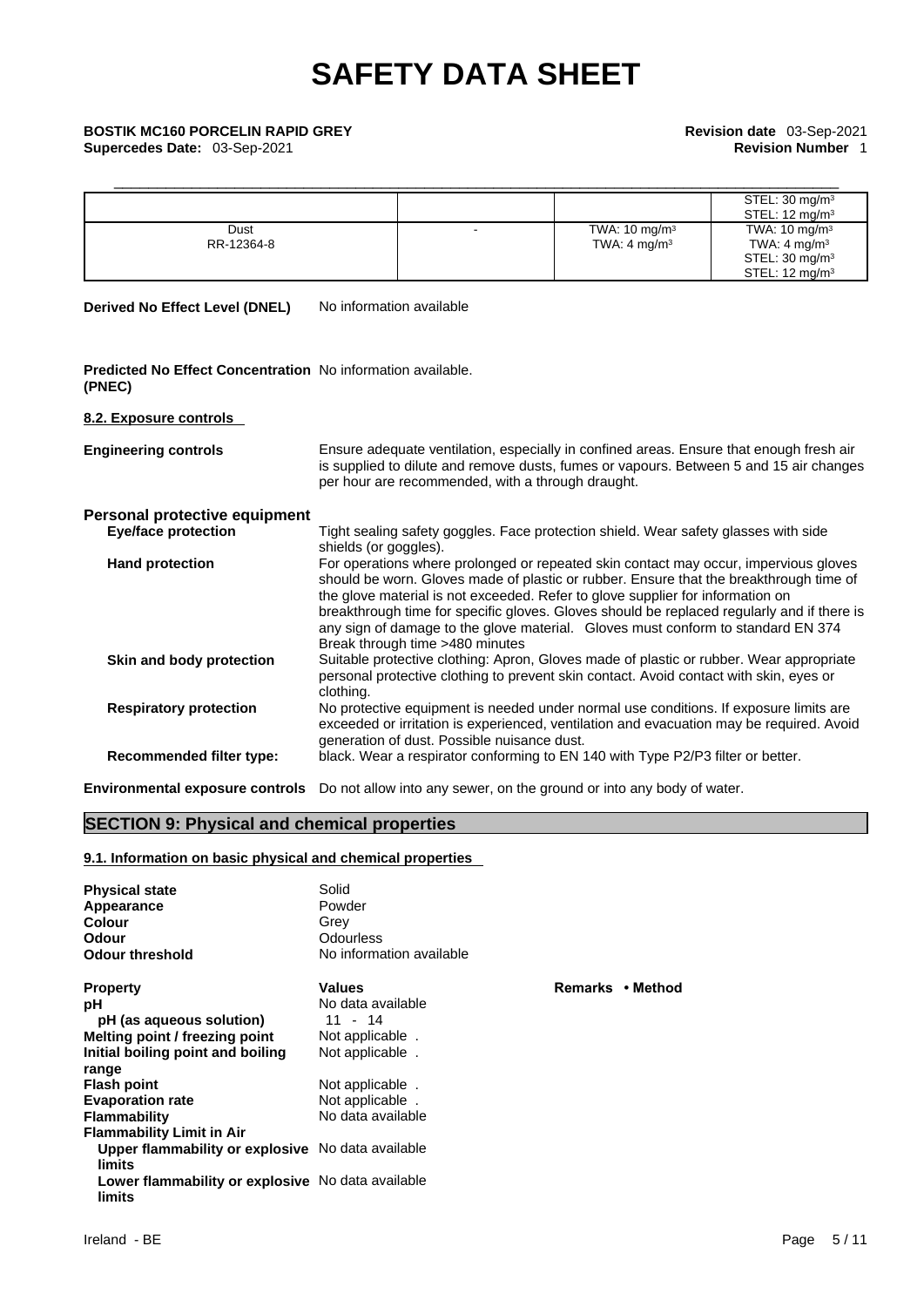### \_\_\_\_\_\_\_\_\_\_\_\_\_\_\_\_\_\_\_\_\_\_\_\_\_\_\_\_\_\_\_\_\_\_\_\_\_\_\_\_\_\_\_\_\_\_\_\_\_\_\_\_\_\_\_\_\_\_\_\_\_\_\_\_\_\_\_\_\_\_\_\_\_\_\_\_\_\_\_\_\_\_\_\_ **BOSTIK MC160 PORCELIN RAPID GREY Revision date** 03-Sep-2021 **Supercedes Date: 03-Sep-2021**

| Keep away from Incompatible materials. Stable under recommended storage conditions. |
|-------------------------------------------------------------------------------------|
|                                                                                     |
|                                                                                     |
|                                                                                     |
|                                                                                     |
|                                                                                     |
|                                                                                     |
|                                                                                     |
|                                                                                     |
|                                                                                     |
|                                                                                     |
| None under normal use conditions. Stable under recommended storage conditions.      |
|                                                                                     |
|                                                                                     |
|                                                                                     |

**Information on likely routes of exposure**

**Product Information**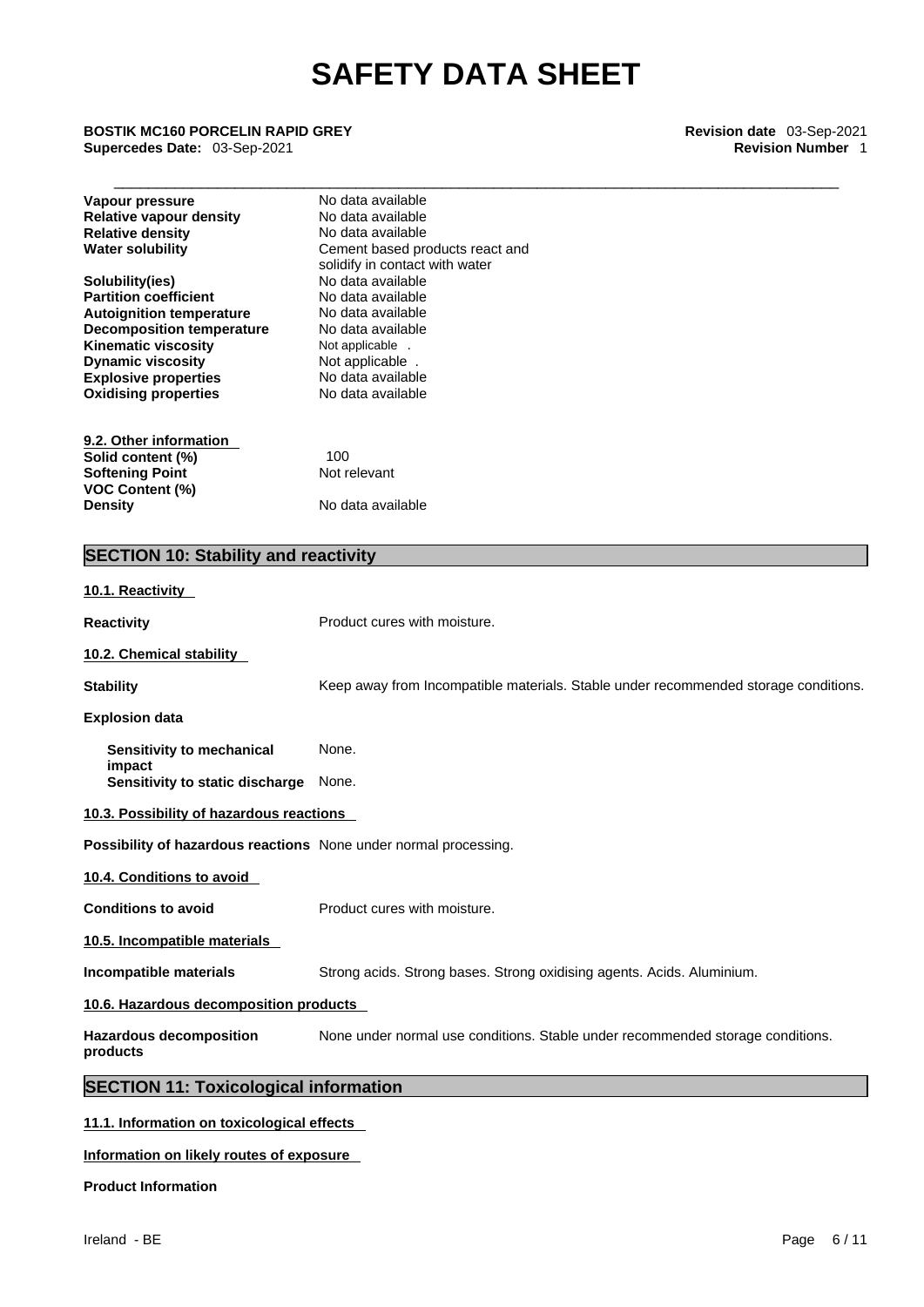### \_\_\_\_\_\_\_\_\_\_\_\_\_\_\_\_\_\_\_\_\_\_\_\_\_\_\_\_\_\_\_\_\_\_\_\_\_\_\_\_\_\_\_\_\_\_\_\_\_\_\_\_\_\_\_\_\_\_\_\_\_\_\_\_\_\_\_\_\_\_\_\_\_\_\_\_\_\_\_\_\_\_\_\_ **BOSTIK MC160 PORCELIN RAPID GREY Revision date** 03-Sep-2021 **Supercedes Date: 03-Sep-2021**

| <b>Inhalation</b>   | Specific test data for the substance or mixture is not available. May cause irritation of<br>respiratory tract.                                                                                                                                           |
|---------------------|-----------------------------------------------------------------------------------------------------------------------------------------------------------------------------------------------------------------------------------------------------------|
| Eye contact         | Specific test data for the substance or mixture is not available. Causes serious eye<br>damage. May cause irreversible damage to eyes.                                                                                                                    |
| <b>Skin contact</b> | Specific test data for the substance or mixture is not available. May cause sensitisation<br>by skin contact. Repeated or prolonged skin contact may cause allergic reactions with<br>susceptible persons. (based on components). Causes skin irritation. |
| Ingestion           | Specific test data for the substance or mixture is not available. Ingestion may cause<br>gastrointestinal irritation, nausea, vomiting and diarrhoea.                                                                                                     |
|                     | Symptoms related to the physical, chemical and toxicological characteristics                                                                                                                                                                              |
| Symptoms            | Redness. Burning. May cause blindness. Itching. Rashes. Hives. May cause redness<br>and tearing of the eyes.                                                                                                                                              |

#### **Numerical measures of toxicity**

No information available

### **Acute toxicity**

#### **Component Information**

| Chemical name                                                                              | Oral LD50                                                         | Dermal LD50                                                                           | Inhalation LC50 |
|--------------------------------------------------------------------------------------------|-------------------------------------------------------------------|---------------------------------------------------------------------------------------|-----------------|
| Quartz<br>14808-60-7                                                                       | >2000 mg/kg (Rattus)                                              |                                                                                       |                 |
| <b>Portland Cement</b><br>65997-15-1                                                       | LD50 >2000 mg/Kg (Rattus)                                         | LD50 >2000 mg/Kg                                                                      |                 |
| Delayed and immediate effects as well as chronic effects from short and long-term exposure |                                                                   |                                                                                       |                 |
| <b>Skin corrosion/irritation</b>                                                           |                                                                   | Classification based on data available for ingredients. Irritating to skin.           |                 |
| Serious eye damage/eye irritation                                                          | damage to eyes.                                                   | Classification based on data available for ingredients. Causes burns. Risk of serious |                 |
| Respiratory or skin sensitisation                                                          |                                                                   | May produce an allergic reaction. May cause sensitisation by skin contact.            |                 |
| <b>Germ cell mutagenicity</b>                                                              |                                                                   | Based on available data, the classification criteria are not met.                     |                 |
| Carcinogenicity                                                                            |                                                                   | Based on available data, the classification criteria are not met.                     |                 |
| <b>Reproductive toxicity</b>                                                               | Based on available data, the classification criteria are not met. |                                                                                       |                 |
| <b>STOT - single exposure</b>                                                              |                                                                   | May cause respiratory irritation.                                                     |                 |
| <b>STOT - repeated exposure</b>                                                            | Based on available data, the classification criteria are not met. |                                                                                       |                 |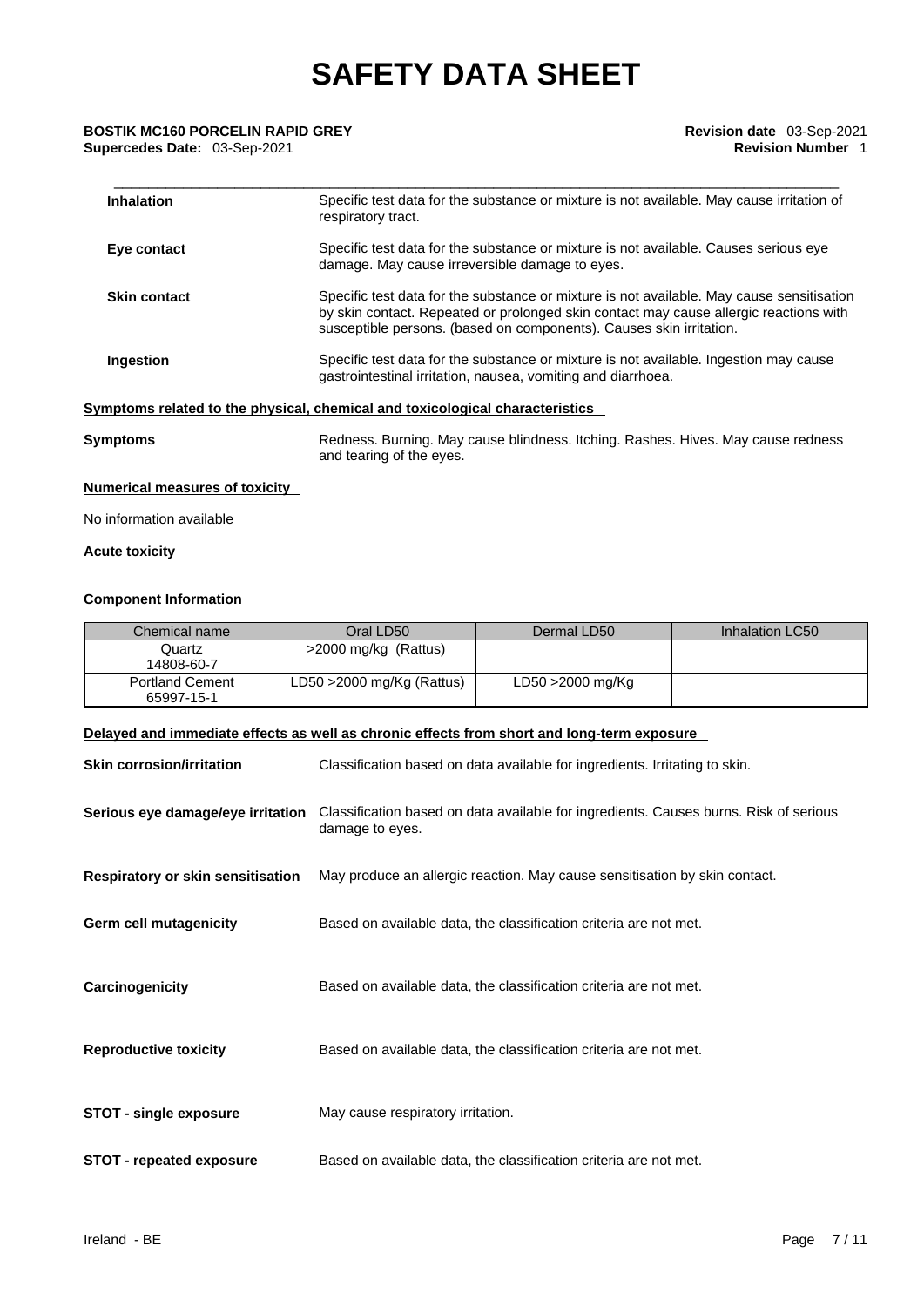**Aspiration hazard Based on available data, the classification criteria are not met. 11.2. Information on other hazards 11.2.1. Endocrine disrupting properties Endocrine disrupting properties** No information available. **11.2.2. Other information** 

**Other adverse effects** No information available.

## **SECTION 12: Ecological information**

### **12.1. Toxicity**

**Ecotoxicity** 

### **12.2. Persistence and degradability**

**Persistence and degradability** No information available.

### **12.3. Bioaccumulative potential**

**Bioaccumulation** No information available.

| Chemical name | Partition coefficient | Bioconcentration factor (BCF) |
|---------------|-----------------------|-------------------------------|
| Quartz        |                       |                               |
| 4808-60-7     |                       |                               |

#### **12.4. Mobility in soil**

**Mobility in soil** No information available.

#### **12.5. Results of PBT and vPvB assessment**

**PBT** and **vPvB** assessment No information available.

### **12.6. Other adverse effects**

**Other adverse effects** No information available.

### **SECTION 13: Disposal considerations**

#### **13.1. Waste treatment methods**

| Waste from residues/unused<br>products | Dispose of in accordance with local regulations. Dispose of waste in accordance with<br>environmental legislation.                                                                                                                                                                                                                                   |  |
|----------------------------------------|------------------------------------------------------------------------------------------------------------------------------------------------------------------------------------------------------------------------------------------------------------------------------------------------------------------------------------------------------|--|
| Contaminated packaging                 | Do not reuse empty containers.                                                                                                                                                                                                                                                                                                                       |  |
| <b>European Waste Cataloque</b>        | 17 09 04 mixed construction and demolition wastes other than those mentioned in 17 09<br>01, 17 09 02 and 17 09 03<br>10 13 06 particulates and dust (except 10 13 12 and 10 13 13)<br>Cured product can be treated as construction waste. In the management of larger<br>quantities consult with local authorities and local waste disposal company |  |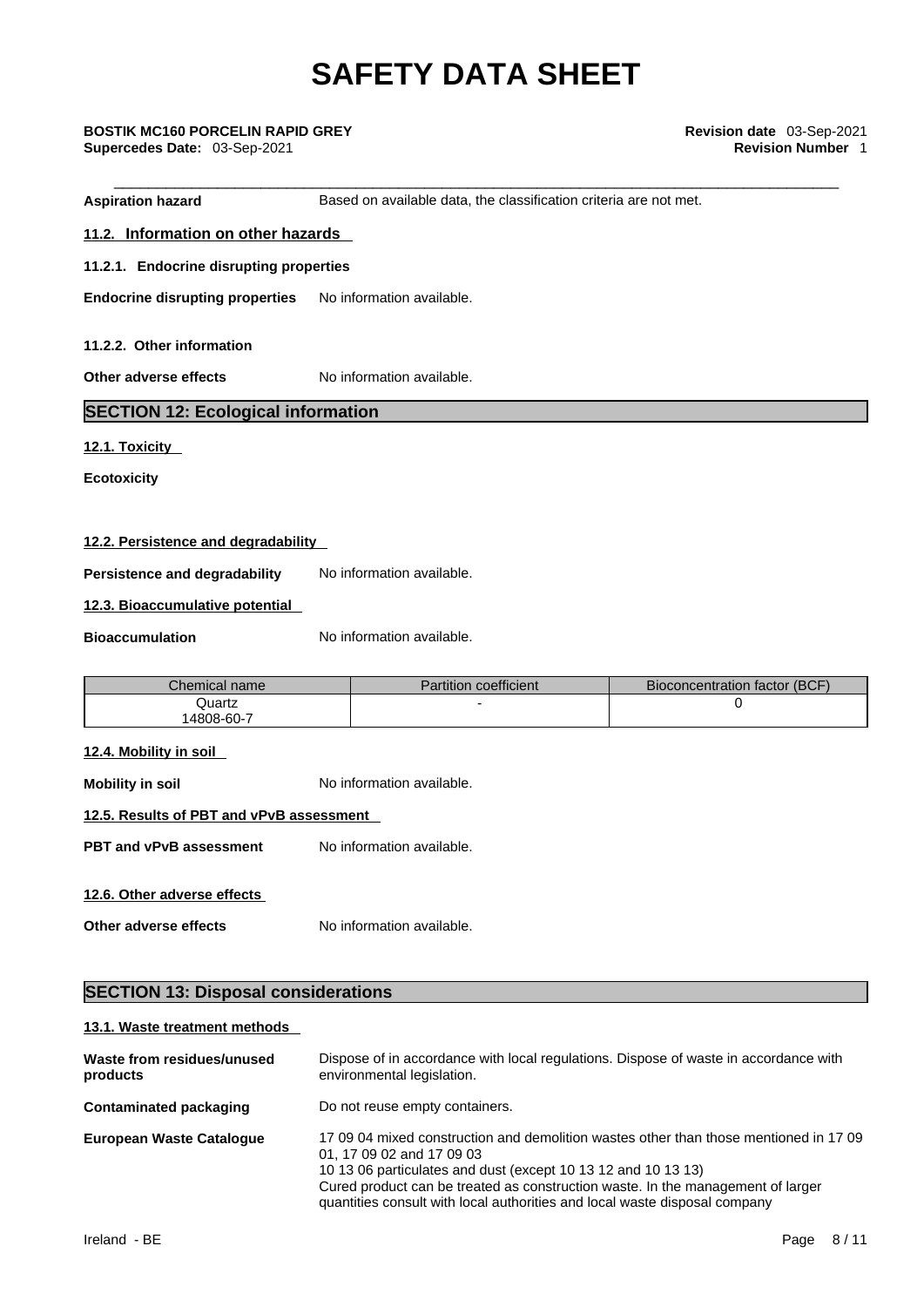**Other information** Waste codes should be assigned by the user based on the application for which the product was used.

### **SECTION 14: Transport information**

|             | Land transport (ADR/RID)                                                                                  |                                                                         |                |
|-------------|-----------------------------------------------------------------------------------------------------------|-------------------------------------------------------------------------|----------------|
|             | 14.1 UN number or ID number                                                                               | Not regulated                                                           |                |
|             | 14.2 Proper Shipping Name                                                                                 | Not regulated                                                           |                |
|             | 14.3 Transport hazard class(es)                                                                           | Not regulated                                                           |                |
|             | 14.4 Packing group                                                                                        | Not regulated                                                           |                |
|             | 14.5 Environmental hazards                                                                                | Not applicable                                                          |                |
|             | <b>14.6 Special Provisions</b>                                                                            | None                                                                    |                |
| <b>IMDG</b> |                                                                                                           |                                                                         |                |
|             | 14.1 UN number or ID number                                                                               | Not regulated                                                           |                |
|             | 14.2 Proper Shipping Name                                                                                 | Not regulated                                                           |                |
|             | 14.3 Transport hazard class(es)                                                                           | Not regulated                                                           |                |
|             | 14.4 Packing group                                                                                        | Not regulated                                                           |                |
|             | 14.5 Marine pollutant                                                                                     | NP.                                                                     |                |
|             | <b>14.6 Special Provisions</b>                                                                            | None                                                                    |                |
|             |                                                                                                           | 14.7 Transport in bulk according to Annex II of MARPOL and the IBC Code | Not applicable |
|             |                                                                                                           |                                                                         |                |
|             |                                                                                                           |                                                                         |                |
|             | $\mathbf{A}$ , and a set $\mathbf{A}$ and $\mathbf{A}$ and $\mathbf{A}$ and $\mathbf{A}$ and $\mathbf{A}$ |                                                                         |                |

| Air transport (ICAO-TI / IATA-DGR) |                |  |
|------------------------------------|----------------|--|
| 14.1 UN number or ID number        | Not regulated  |  |
| 14.2 Proper Shipping Name          | Not regulated  |  |
| 14.3 Transport hazard class(es)    | Not regulated  |  |
| 14.4 Packing group                 | Not regulated  |  |
| 14.5 Environmental hazards         | Not applicable |  |
| <b>14.6 Special Provisions</b>     | None           |  |
|                                    |                |  |

### **Section 15: REGULATORY INFORMATION**

#### **15.1. Safety, health and environmental regulations/legislation specific for the substance or mixture**

#### **European Union**

Take note of Directive 98/24/EC on the protection of the health and safety of workers from the risks related to chemical agents at work

Check whether measures in accordance with Directive 94/33/EC for the protection of young people at work must be taken.

Take note of Directive 92/85/EC on the protection of pregnant and breastfeeding women at work

#### **Registration, Evaluation, Authorization, and Restriction of Chemicals (REACh) Regulation (EC 1907/2006)**

#### **SVHC: Substances of Very High Concern for Authorisation:**

This product does not contain candidate substances of very high concern at a concentration >=0.1% (Regulation (EC) No. 1907/2006 (REACH), Article 59)

#### **EU-REACH (1907/2006) - Annex XVII - Substances subject to Restriction**

This product contains one or more substance(s) subject to restriction (Regulation (EC) No. 1907/2006 (REACH), Annex XVII).

| Chemical name          | CAS No     | Restricted substance per REACH<br>Annex XVII |
|------------------------|------------|----------------------------------------------|
| <b>Portland Cement</b> | 65997-15-1 |                                              |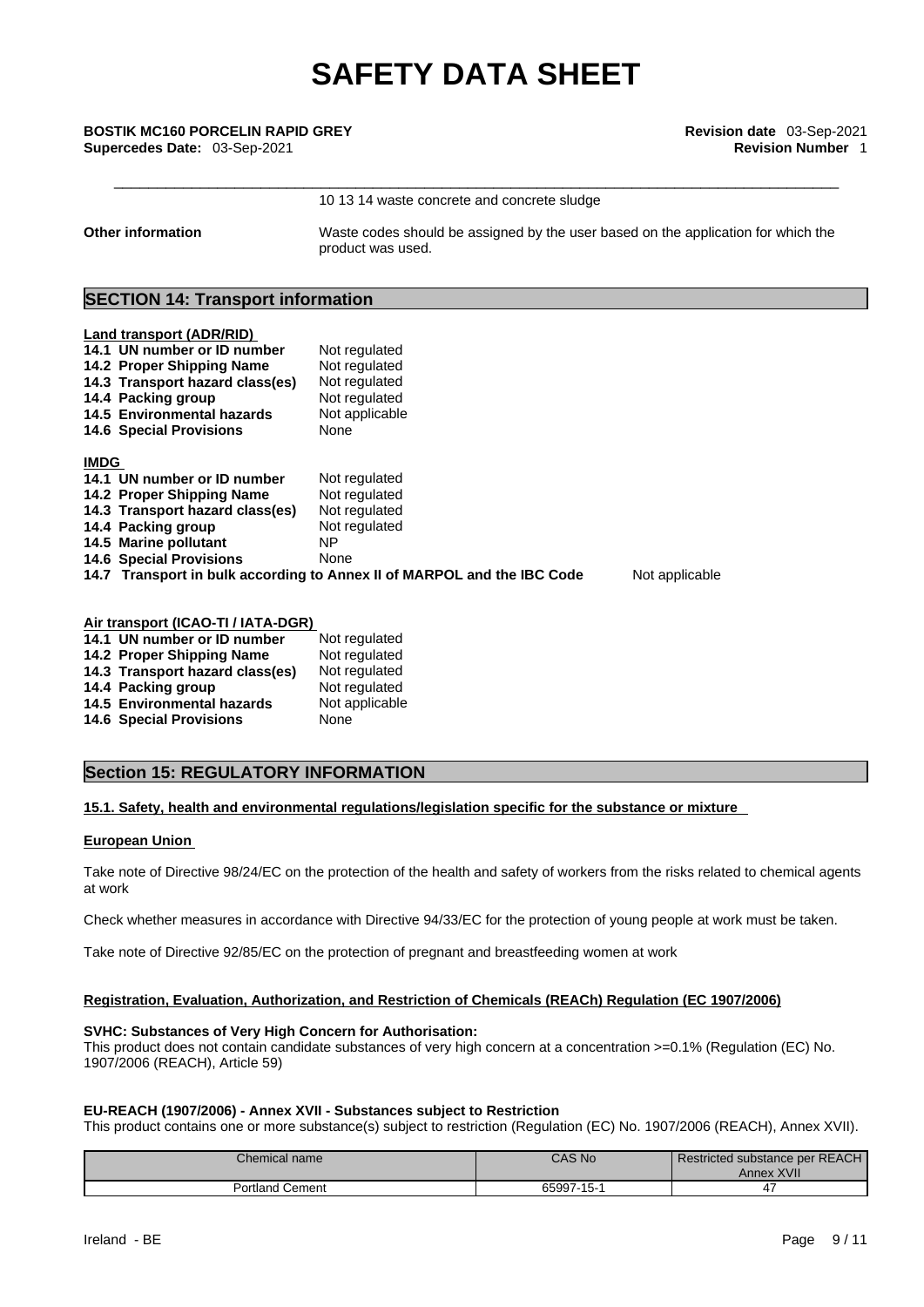**47** where product supplied with reducing agent the packaging must be marked with the storage conditions and storage period appropriate to maintaining the activity of the reducing agent to keep the content of soluble chromium VI below 2mg/Kg.

#### **Substance subject to authorisation per REACH Annex XIV**

This product does not contain substances subject to authorisation (Regulation (EC) No. 1907/2006 (REACH), Annex XIV)

**Ozone-depleting substances (ODS) regulation (EC) 1005/2009** Not applicable

**Persistent Organic Pollutants** Not applicable

#### **National regulations**

#### **15.2. Chemical safety assessment**

Chemical Safety Assessments have been carried out by the Reach registrants for substances registered at >10 tpa. No Chemical Safety Assessment has been carried out for this mixture

#### **SECTION 16: Other information**

#### **Key or legend to abbreviations and acronyms used in the safety data sheet**

#### **Full text of H-Statements referred to under section 3**

H315 - Causes skin irritation

- H317 May cause an allergic skin reaction
- H318 Causes serious eye damage
- H335 May cause respiratory irritation

#### **Legend**

| <b>TWA</b>  | TWA (time-weighted average)                               |
|-------------|-----------------------------------------------------------|
| <b>STEL</b> | STEL (Short Term Exposure Limit)                          |
| Ceiling     | Ceiling Limit Value                                       |
| $\star$     | Skin designation                                          |
| <b>SVHC</b> | Substance(s) of Very High Concern                         |
| <b>PBT</b>  | Persistent, Bioaccumulative, and Toxic (PBT) Chemicals    |
| vPvB        | Very Persistent and very Bioaccumulative (vPvB) Chemicals |
| STOT RE     | Specific target organ toxicity - Repeated exposure        |
| STOT SE     | Specific target organ toxicity - Single exposure          |
| EWC         | European Waste Catalogue                                  |

#### **Key literature references and sources for data** No information available

| <b>Prepared By</b>         | <b>Product Safety &amp; Regulatory Affairs</b> |
|----------------------------|------------------------------------------------|
| <b>Revision date</b>       | 03-Sep-2021                                    |
| Indication of changes      |                                                |
| <b>Revision note</b>       | Not applicable.                                |
| <b>Training Advice</b>     | No information available                       |
| <b>Further information</b> | No information available                       |